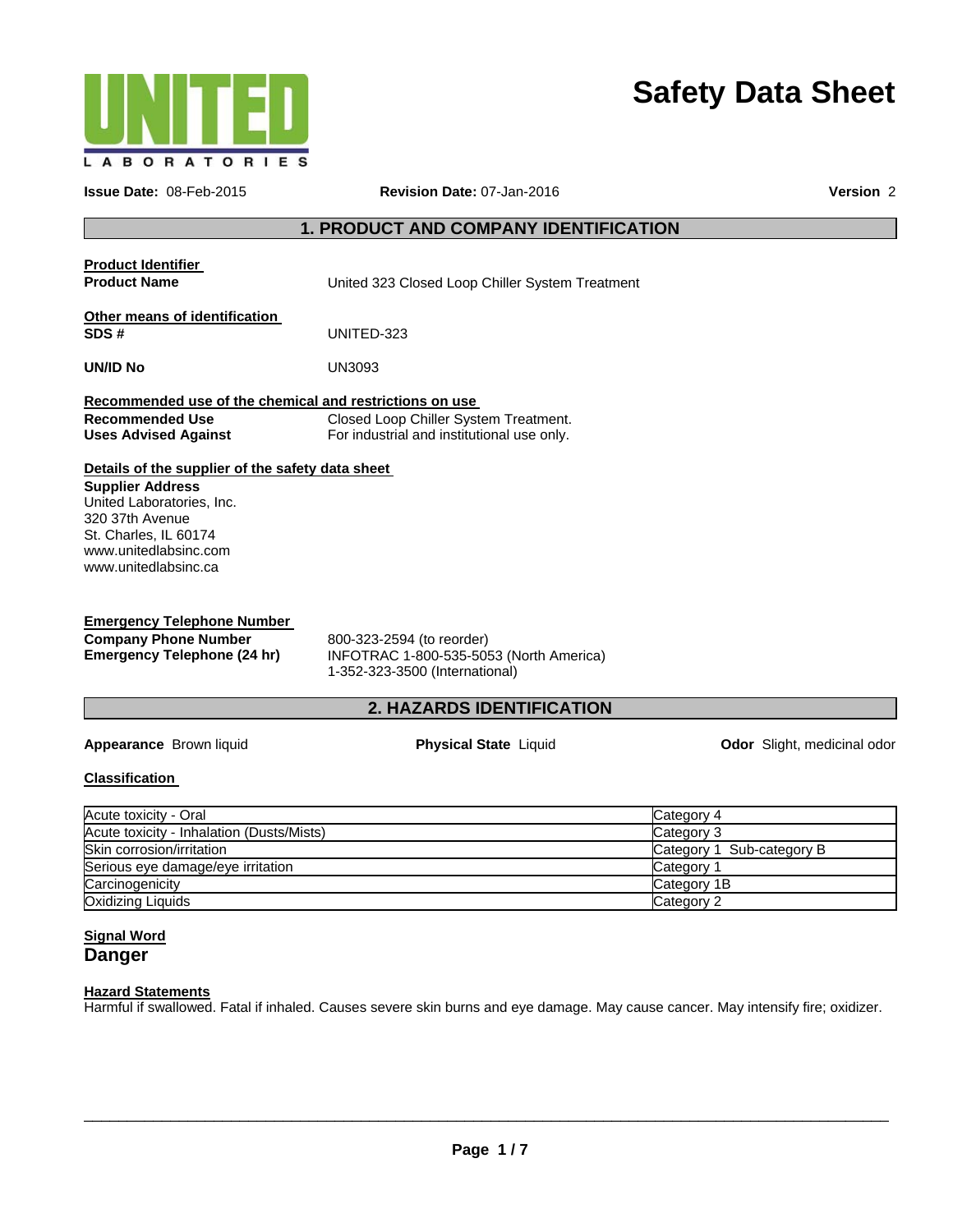

#### **Precautionary Statements - Prevention**

Obtain special instructions before use. . Do not handle until all safety precautions have been read and understood. Use personal protective equipment as required. Wash face, hands and any exposed skin thoroughly after handling. Do not eat, drink or smoke when using this product. Use only outdoors or in a well-ventilated area. Do not breathe dust/fume/gas/mist/ vapors/spray. Keep away from heat/sparks/open flames/hot surfaces. — No smoking

#### **Precautionary Statements - Response**

Immediately call a poison center or doctor/physician. If in eyes: Rinse cautiously with water for several minutes. Remove contact lenses, if present and easy to do. Continue rinsing. Immediately call a poison center or doctor/physician. If on skin (or hair): Remove/Take off immediately all contaminated clothing. Rinse skin with water/shower. Wash contaminated clothing before reuse If inhaled: Remove victim to fresh air and keep at rest in a position comfortable for breathing. Immediately call a poison center or doctor/physician. If swallowed: Call a poison center or doctor/physician if you feel unwell. Rinse mouth. Do not induce vomiting. In case of fire: Use CO2, dry chemical, or foam for extinction.

#### **Precautionary Statements - Storage**

Store locked up. Store in a well-ventilated place. Keep container tightly closed.

#### **Precautionary Statements - Disposal**

Dispose of contents/container to an approved waste disposal plant.

#### **Other Hazards**

Toxic to aquatic life with long lasting effects.

### **3. COMPOSITION/INFORMATION ON INGREDIENTS**

| <b>Chemical Name</b> | <b>CAS No</b>   | Weight-% |
|----------------------|-----------------|----------|
| Sodium Nitrite       | 32-00-0         | -10      |
| Sodium Molybdate     | l-95-0<br>7631- | $-10$    |

\*\*If Chemical Name/CAS No is "proprietary" and/or Weight-% is listed as a range, the specific chemical identity and/or percentage of composition has been withheld as a trade secret.\*\*

### **4. FIRST-AID MEASURES**

#### **First Aid Measures**

| <b>General Advice</b>                    | Immediately call a poison center or doctor/physician.                                                                                                                                                                                                              |
|------------------------------------------|--------------------------------------------------------------------------------------------------------------------------------------------------------------------------------------------------------------------------------------------------------------------|
| <b>Eye Contact</b>                       | Immediately flush with plenty of water for at least 15 minutes while holding eyelids open.<br>Immediately call a poison center or doctor/physician.                                                                                                                |
| <b>Skin Contact</b><br><b>Inhalation</b> | Wash with soap and water. If irritation persists, call a physician or poison control center.<br>Remove victim to fresh air and keep at rest in a position comfortable for breathing. Apply<br>CPR if needed. Immediately call a poison center or doctor/physician. |
| Ingestion                                | Call a poison center or doctor/physician if you feel unwell. Rinse mouth. Do not induce<br>vomiting. Drink 1 or 2 glasses of water. Never give anything by mouth to an unconscious<br>person.                                                                      |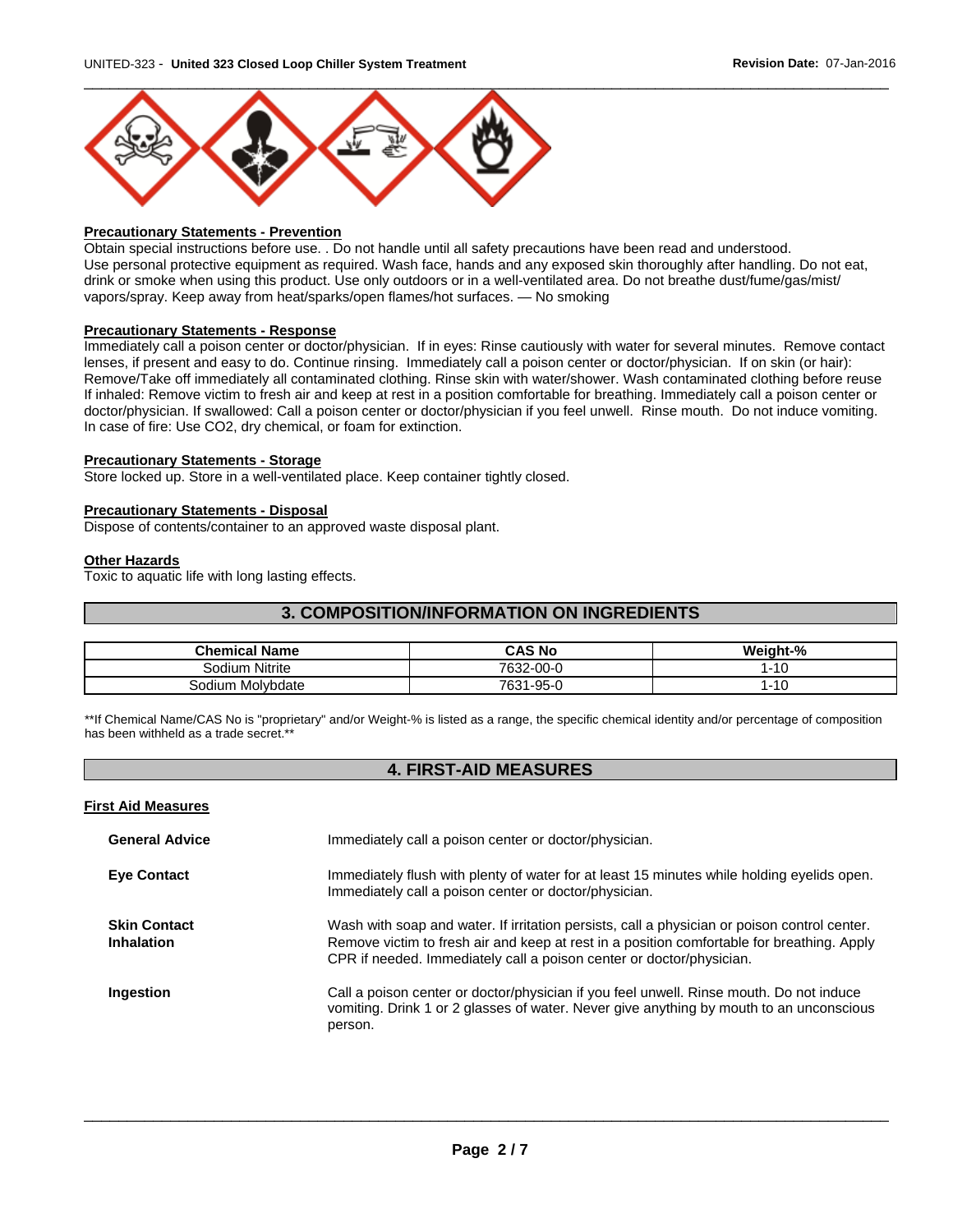#### **Most important symptoms and effects**

| <b>Symptoms</b> | Harmful if swallowed. Fatal if inhaled. Causes severe skin burns and eye damage. May |
|-----------------|--------------------------------------------------------------------------------------|
|                 | cause cancer.                                                                        |

 $\Box$ 

#### **Indication of any immediate medical attention and special treatment needed**

**Notes to Physician**  Treat symptomatically.

#### **5. FIRE-FIGHTING MEASURES**

#### **Suitable Extinguishing Media**

Water. Foam. Carbon dioxide (CO2).

#### **Unsuitable Extinguishing Media** No information available.

#### **Specific Hazards Arising from the Chemical**

This product is a water solution of sodium nitrite, a strong oxidizer. Residue left after product evaporation may give off nitrogen oxide fumes or may cause other materials to spontaneously ignite or burn more vigorously than normal.

**Hazardous Combustion Products** When strongly heated, as in a fire, this product may produce carbon dioxide, carbon monoxide and oxides of nitrogen.

#### **Protective equipment and precautions for firefighters**

As in any fire, wear self-contained breathing apparatus pressure-demand, MSHA/NIOSH (approved or equivalent) and full protective gear.

### **6. ACCIDENTAL RELEASE MEASURES**

#### **Personal precautions, protective equipment and emergency procedures**

| <b>Personal Precautions</b>                          | Use personal protective equipment as required.                                                                                                                                |  |  |
|------------------------------------------------------|-------------------------------------------------------------------------------------------------------------------------------------------------------------------------------|--|--|
| <b>Environmental Precautions</b>                     | See Section 12 for additional Ecological Information.                                                                                                                         |  |  |
| Methods and material for containment and cleaning up |                                                                                                                                                                               |  |  |
| <b>Methods for Containment</b>                       | Prevent further leakage or spillage if safe to do so.                                                                                                                         |  |  |
| <b>Methods for Clean-Up</b>                          | Eliminate all sources of ignition. Clean up with a non-flammable absorbent such as clay or<br>vermiculite and place in a labeled, closed metal container for proper disposal. |  |  |

### **7. HANDLING AND STORAGE**

#### **Precautions for safe handling**

**Advice on Safe Handling** Handle in accordance with good industrial hygiene and safety practice. Obtain special instructions before use. Do not handle until all safety precautions have been read and understood. Use personal protective equipment as required. Wash face, hands, and any exposed skin thoroughly after handling. Do not eat, drink or smoke when using this product. Do not breathe dust/fume/gas/mist/vapors/spray. Use only outdoors or in a well-ventilated area. Wear respiratory protection.

#### **Conditions for safe storage, including any incompatibilities**

| <b>Storage Conditions</b>     | Store locked up. Store in a well-ventilated place. Keep container tightly closed. Keep away<br>from flammables. Store away from incompatible materials. |
|-------------------------------|---------------------------------------------------------------------------------------------------------------------------------------------------------|
| <b>Incompatible Materials</b> | Ammonia. Amines. Sulfites. Oxygen scavengers.                                                                                                           |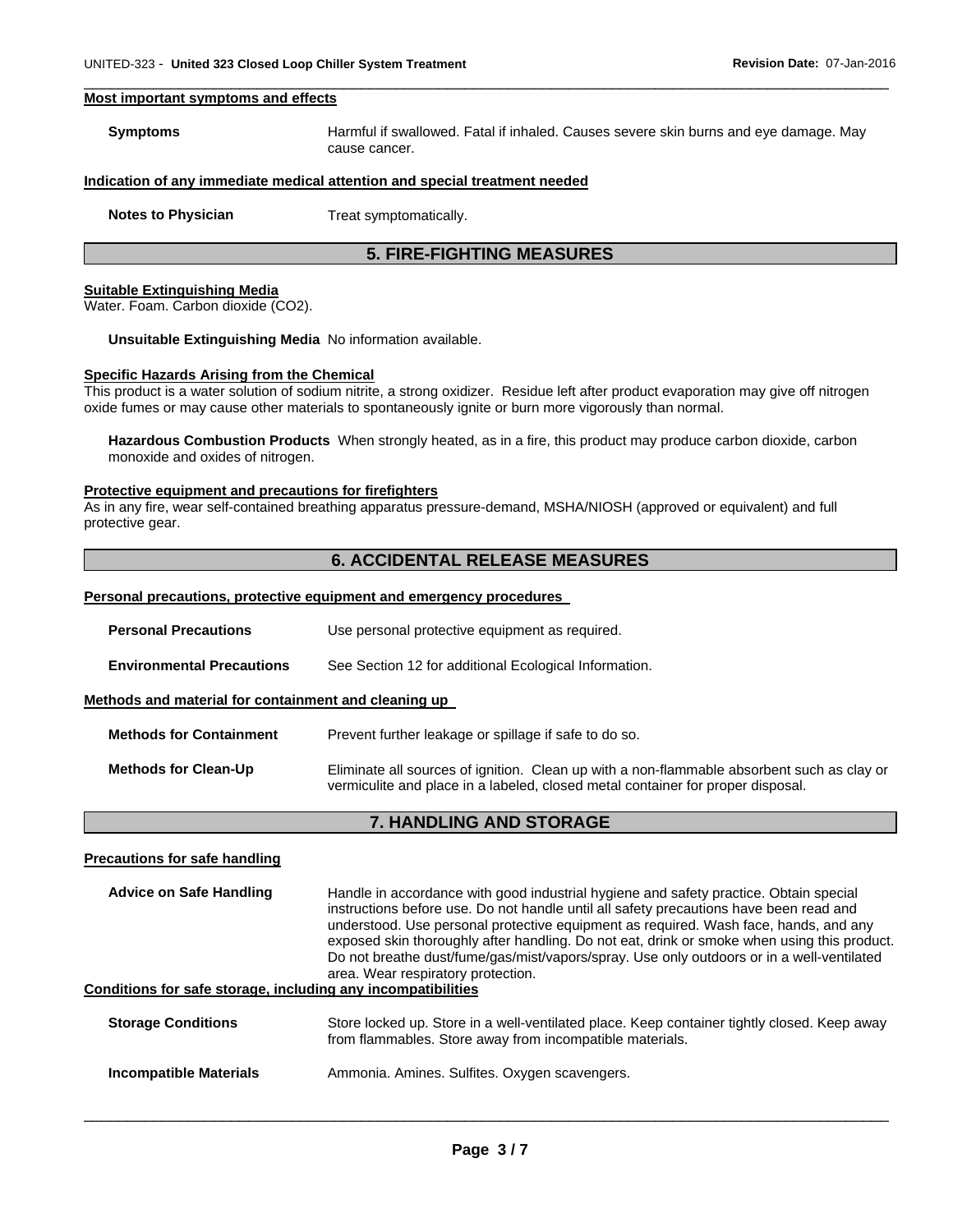### $\Box$ **8. EXPOSURE CONTROLS/PERSONAL PROTECTION**

#### **Exposure Guidelines**

| <b>Chemical Name</b> | <b>ACGIH TLV</b>                         | <b>OSHA PEL</b>                      | <b>NIOSH IDLH</b>                      |
|----------------------|------------------------------------------|--------------------------------------|----------------------------------------|
| Sodium Molvbdate     | TWA: 0.5 mg/m <sup>3</sup> Mo respirable | TWA: 5 mg/m <sup>3</sup> Mo          | IDLH: $1000 \text{ mg/m}^3 \text{ Mo}$ |
| 7631-95-0            | fraction                                 | (vacated) TWA: $5 \text{ ma/m}^3$ Mo |                                        |

#### **Appropriate engineering controls**

| <b>Engineering Controls</b> | Provide adequate ventilation and local exhaust is generally adequate. |
|-----------------------------|-----------------------------------------------------------------------|
|-----------------------------|-----------------------------------------------------------------------|

#### **Individual protection measures, such as personal protective equipment**

| <b>Eve/Face Protection</b>      | Chemical safety goggles are recommended.                                                                                                                             |
|---------------------------------|----------------------------------------------------------------------------------------------------------------------------------------------------------------------|
| <b>Skin and Body Protection</b> | Chemical resistant gloves are recommended. Long sleeve shirt and long pants.                                                                                         |
| <b>Respiratory Protection</b>   | Ensure adequate ventilation, especially in confined areas. In case of inadequate ventilation<br>or risk of inhalation of vapors, use suitable respiratory equipment. |

**General Hygiene Considerations** Handle in accordance with good industrial hygiene and safety practice.

### **9. PHYSICAL AND CHEMICAL PROPERTIES**

#### **Information on basic physical and chemical properties**

| <b>Physical State</b><br>Appearance<br>Color                                                                                                                                                                                                                                                                                                                                                                                                                                                                                                                                                                                                                | Liquid<br>Brown liquid<br><b>Brown</b>                                                                                                                                                                                                                                                                                                                                                                                                                                                                                    | Odor                            | Slight, medicinal odor |
|-------------------------------------------------------------------------------------------------------------------------------------------------------------------------------------------------------------------------------------------------------------------------------------------------------------------------------------------------------------------------------------------------------------------------------------------------------------------------------------------------------------------------------------------------------------------------------------------------------------------------------------------------------------|---------------------------------------------------------------------------------------------------------------------------------------------------------------------------------------------------------------------------------------------------------------------------------------------------------------------------------------------------------------------------------------------------------------------------------------------------------------------------------------------------------------------------|---------------------------------|------------------------|
| <b>Property</b><br>рH<br><b>Melting Point/Freezing Point</b><br><b>Boiling Point/Boiling Range</b><br><b>Flash Point</b><br><b>Evaporation Rate</b><br><b>Flammability (Solid, Gas)</b><br><b>Upper Flammability Limits</b><br><b>Lower Flammability Limit</b><br><b>Vapor Pressure</b><br><b>Vapor Density</b><br><b>Specific Gravity</b><br><b>Water Solubility</b><br>Solubility in other solvents<br><b>Partition Coefficient</b><br><b>Auto-ignition Temperature</b><br><b>Decomposition Temperature</b><br><b>Kinematic Viscosity</b><br><b>Dynamic Viscosity</b><br><b>Explosive Properties</b><br><b>Oxidizing Properties</b><br><b>VOC Content</b> | <b>Values</b><br>11.5-12.5<br>No information available.<br>100 °C / 212 °F<br>None<br>$-1.0$<br>Liquid-Not applicable<br>No information available.<br>No information available.<br>No information available.<br>No information available.<br>1.065<br>Completely soluble<br>No information available.<br>No information available.<br>No information available.<br>No information available.<br>No information available.<br>No information available.<br>No information available.<br>No information available.<br>None. | Remarks • Method<br>(Water = 1) |                        |
|                                                                                                                                                                                                                                                                                                                                                                                                                                                                                                                                                                                                                                                             |                                                                                                                                                                                                                                                                                                                                                                                                                                                                                                                           |                                 |                        |

## **10. STABILITY AND REACTIVITY**

#### **Reactivity**

Not reactive under normal conditions.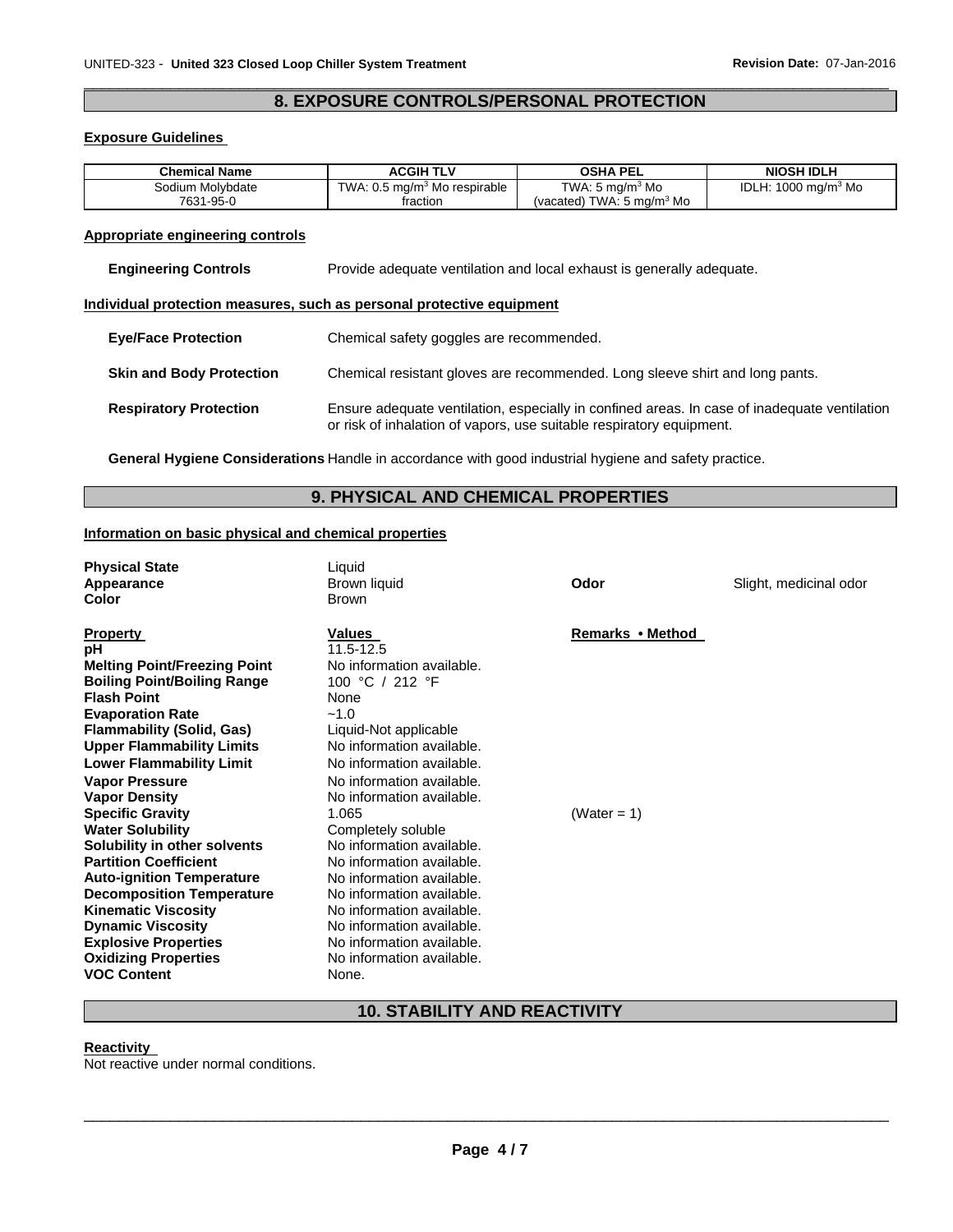#### **Chemical Stability**

Stable under recommended storage conditions.

#### **Possibility of Hazardous Reactions**

Under normal conditions of storage and use, hazardous polymerization will not occur.

#### **Conditions to Avoid**

Incompatible Materials.

#### **Incompatible Materials**

Ammonia. Amines. Sulfites. Oxygen scavengers.

#### **Hazardous Decomposition Products**

When strongly heated, as in a fire, this product produces carbon dioxide, carbon monoxide and oxides of nitrogen.

### **11. TOXICOLOGICAL INFORMATION**

 $\Box$ 

#### **Information on likely routes of exposure**

| <b>Product Information</b> |                           |
|----------------------------|---------------------------|
| <b>Eye Contact</b>         | Causes severe eye damage. |
| <b>Skin Contact</b>        | Causes severe skin burns. |
| <b>Inhalation</b>          | Fatal if inhaled.         |
| Ingestion                  | Harmful if swallowed.     |

#### **Component Information**

| <b>Chemical Name</b>          | Oral LD50                     | Dermal LD50 | <b>Inhalation LC50</b>               |
|-------------------------------|-------------------------------|-------------|--------------------------------------|
| Sodium Nitrite<br>7632-00-0   | 85 mg/kg (Rat)                |             | 5.5 mg/L (Rat) 4 h                   |
| Sodium Molybdate<br>7631-95-0 | 4 g/kg (Rat) 4000 mg/kg (Rat) |             | $>$ 2080 mg/m <sup>3</sup> (Rat) 4 h |

#### **Information on physical, chemical and toxicological effects**

**Symptoms** Please see Section 4 of this SDS for symptoms

#### **Delayed and immediate effects as well as chronic effects from short and long-term exposure**

**Carcinogenicity May cause cancer.** 

| <b>Chemical Name</b>          | <b>ACGIH</b> | <b>IARC</b> | NTP | OSHA |
|-------------------------------|--------------|-------------|-----|------|
| Sodium Nitrite<br>7632-00-0   |              | Group 2A    |     |      |
| Sodium Molybdate<br>7631-95-0 | A3           |             |     |      |

**Legend** 

*ACGIH (American Conference of Governmental Industrial Hygienists)* 

*A3 - Animal Carcinogen* 

*IARC (International Agency for Research on Cancer)* 

*Group 2A - Probably Carcinogenic to Humans* 

*OSHA (Occupational Safety and Health Administration of the US Department of Labor) X - Present* 

#### **Numerical measures of toxicity**

No information available.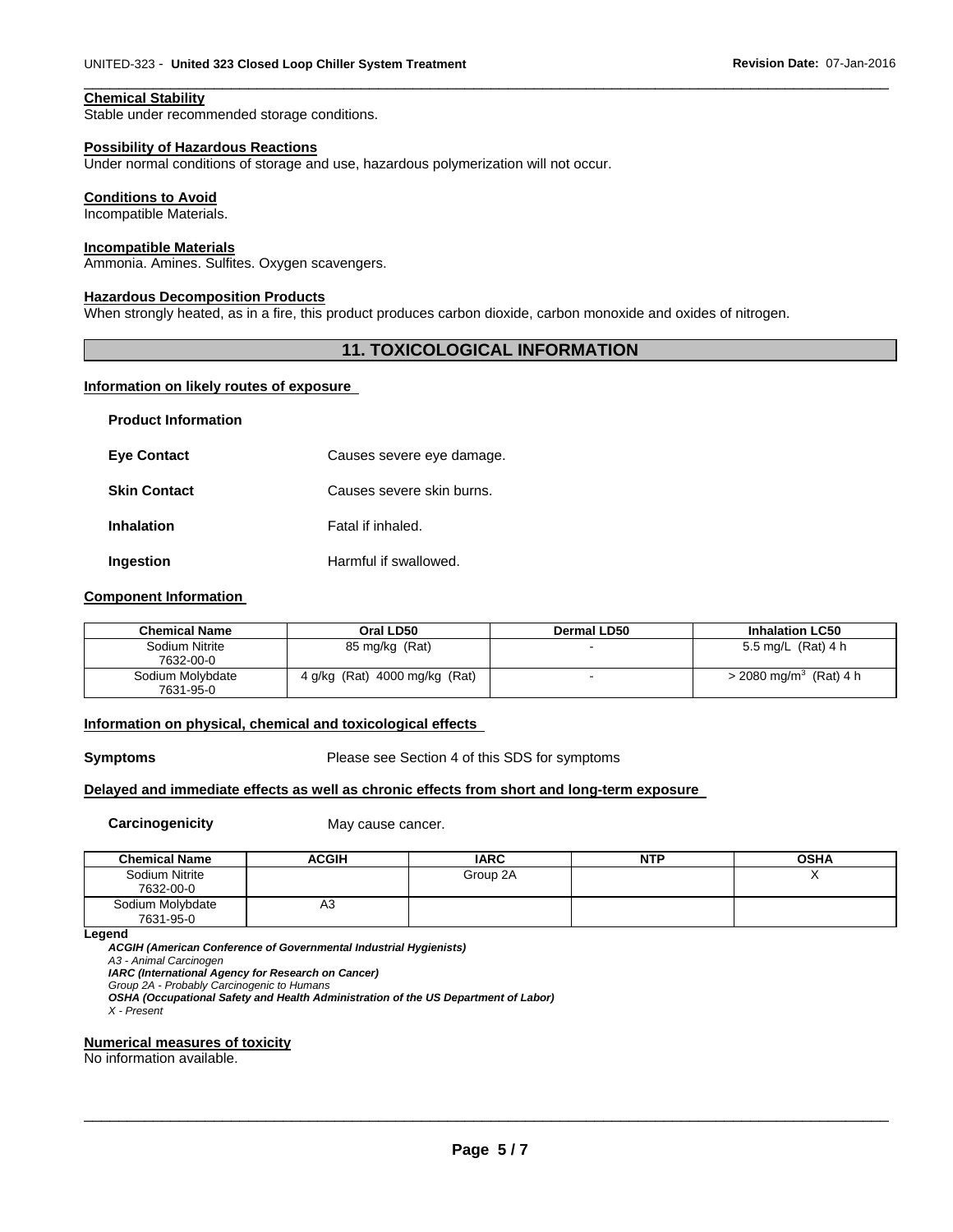### $\Box$ **12. ECOLOGICAL INFORMATION**

#### **Ecotoxicity**

No information available.

#### **Persistence/Degradability**

No information available.

#### **Bioaccumulation**

No information available.

#### **Mobility**

No information available.

#### **Other Adverse Effects**

No information available.

### **13. DISPOSAL CONSIDERATIONS**

#### **Waste Treatment Methods**

| Disposal of Wastes     | Disposal should be in accordance with applicable regional, national and local laws and<br>regulations. |
|------------------------|--------------------------------------------------------------------------------------------------------|
| Contaminated Packaging | Disposal should be in accordance with applicable regional, national and local laws and<br>regulations. |

#### **California Hazardous Waste Status**

| <b>Chemical Name</b>          | California Hazardous Waste Status |
|-------------------------------|-----------------------------------|
| Sodium Nitrite                | Toxic                             |
| 7632-00-0                     | Ignitable                         |
|                               | Reactive                          |
| Sodium Molybdate<br>7631-95-0 | Toxic                             |

### **14. TRANSPORT INFORMATION**

## \_\_\_\_\_\_\_\_\_\_\_\_\_\_\_\_\_\_\_\_\_\_\_\_\_\_\_\_\_\_\_\_\_\_\_\_\_\_\_\_\_\_\_\_\_\_\_\_\_\_\_\_\_\_\_\_\_\_\_\_\_\_\_\_\_\_\_\_\_\_\_\_\_\_\_\_\_\_\_\_\_\_\_\_\_\_\_\_\_\_\_\_\_ **Note Note Please see current shipping paper for most up to date shipping information, including** exemptions and special circumstances. **DOT UN/ID No** UN3093 **Proper Shipping Name Corrosive liquid, oxidizing, n.o.s. (Sodium nitrite, potassium hydroxide)** Hazard Class 8 (5.1) **Packing Group** II **IATA UN/ID No** UN3093 **Proper Shipping Name** Corrosive liquid, oxidizing, n.o.s. (Sodium nitrite, potassium hydroxide) Hazard Class 8 (5.1) **Packing Group** II **IMDG UN/ID No** UN3093 **Proper Shipping Name** Corrosive liquid, oxidizing, n.o.s. (Sodium nitrite, potassium hydroxide) Hazard Class 8 (5.1) **Packing Group** II